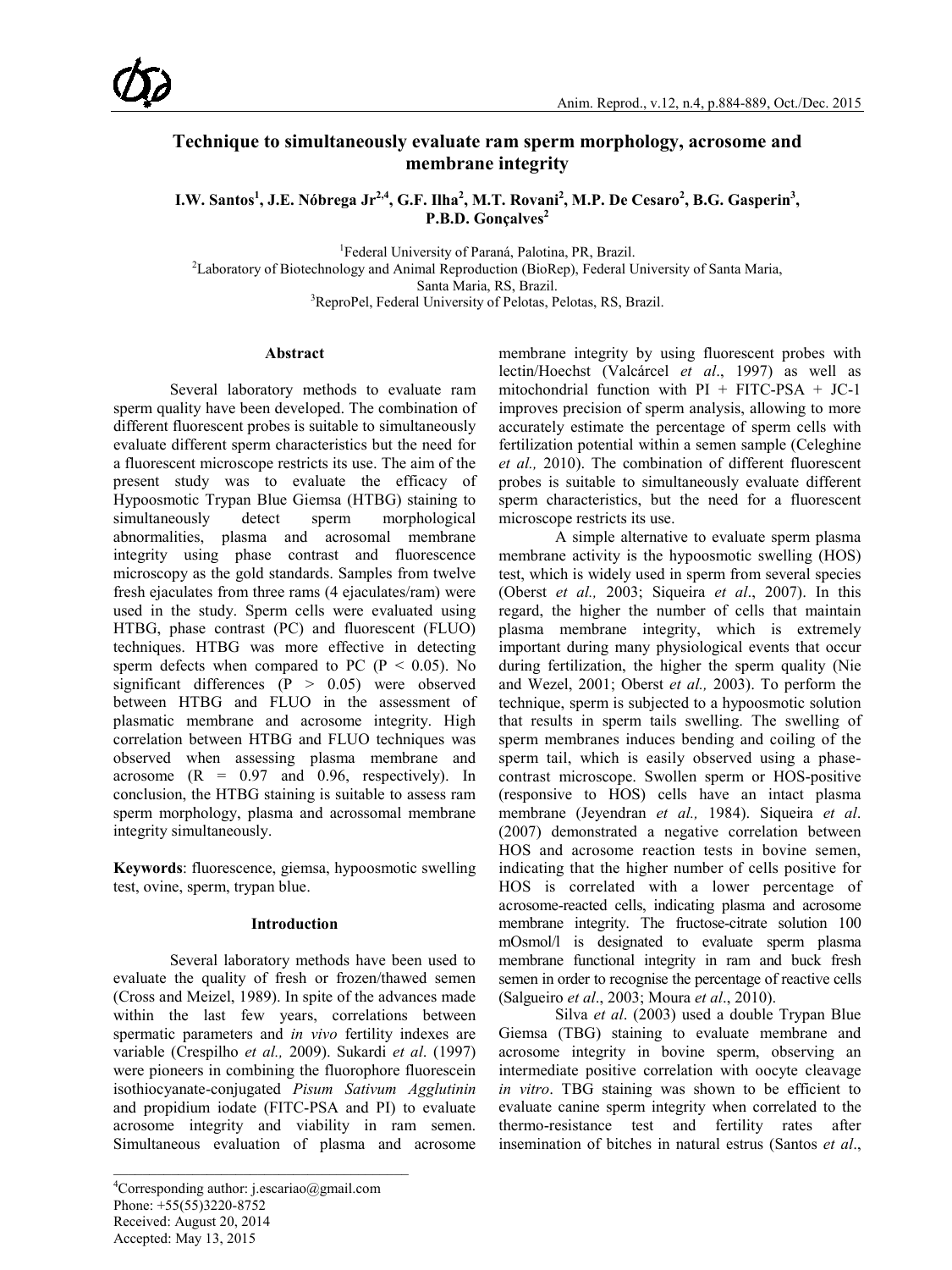2007). Furthermore, Zúccari *et al.* (2008) found a high correlation between TBG and FITC-PNA/PI techniques for the assessment of live bovine sperm cells.

Based on the aforementioned facts, we hypothesized that a technique combining HOS and TBG would be suitable to detect sperm morphological abnormalities and to assess plasma and acrosomal membrane integrity simultaneously. Our aim was to compare a simple and practical technique, that could be conducted using simple equipment, such as a bright field microscope, with phase contrast and fluorescence microscopy, that require more expensive equipments or reagents.

# **Materials and Methods**

Twelve fresh semen samples collected from three rams (once a week during 4 weeks) by using an artificial vagina during the breeding season (kindly provided by the owner), were used to evaluate sperm morphology, sperm membrane integrity and acrosomal status. To perform semen evaluations, the following methods were used: humid chamber (phase contrast-PC), supravital staining HTBG and fluorescence (PI and FITC-PSA). After semen collection, an aliquot of 20 µl was diluted in 1 ml of formol-citrate solution (2.94%). One 5 µl drop of each sample was placed in a slide, covered with a coverslip, sealed with nail polish and analysed under a phase contrast microscope. A total of 200 cells were counted in each slide. The sperm were classified according to the "Manual de Andrologia do Colégio Brasileiro de Reprodução Animal" (Colégio

Brasileiro de Reprodução Animal - CBRA, 1998). Ejaculates were classified as high  $($ >70%), intermediate  $(50-70%)$  or low  $(\leq 50%)$  quality according to the percentage of normal cells.

Supravital staining HTBG was performed according to the methods described by Santos *et al*. (2007). Briefly, a 20 µl aliquot of semen was added to 20 µl of Trypan Blue solution 0.2% (0.5 ml bi-distilled water  $+ 0.5$  ml Trypan Blue 0.4%; Sigma T8154, USA) with an osmolality of 120 mOsm/l (Osmomat®030, Gonotec, Berlin, Germany) in a 1.5 ml microtube and incubated in a water bath at 37ºC for 60 min. Afterwards, 1 ml of bi-distilled water was added to each vial and the samples were centrifuged (700 g, 5 min) to remove excessive staining solution. The supernatant was discarded and the sample was resuspended in 0.5 ml bi-distilled water. Three smears were prepared, quickly dried in an air flow and fixed in methanol for 5 min. After drying, smears were stained with Giemsa 10% overnight. Afterwards, slides were washed in bidistilled water and dried in a heated plate. In each slide, 200 sperm cells were counted under 1000X magnification and the percentage of cells with coiled tail (positive endosmosis) was recorded as proposed by Revell and Mrode (1994). The calculation of the number of HOS-reactive spermatozoa was performed using the formula cited by Melo and Henry (1999), where: HOS  $(\% ) = (\%$  sperm tail alterations after HOS) - (% sperm tail alterations before HOS). Sperm tail alterations before HOS were evaluated through phase contrast microscopy. Sperm were classified according to Table 1.

Table 1.Ram sperm classified according to the staining pattern post-association of Trypan Blue (TB), Giemsa and response to the hypoosmotic solution (HO).

| Sperm                                                  | TR* | Giemsa** | HΟ                       |
|--------------------------------------------------------|-----|----------|--------------------------|
| Intact membrane, intact acrosome and coiled tail       |     |          |                          |
| Intact membrane, altered acrosome and coiled tail      |     |          |                          |
| Altered membrane, intact acrosome and non-coiled tail  |     |          | $\overline{\phantom{0}}$ |
| Altered membrane, altered acrosome and non-coiled tail |     | -        | -                        |
| $-$                                                    |     |          |                          |

Trypan Blue\*(+): blue nuclei; Giemsa\*\*(+): pink acrosome.

The two-color fluorescence staining using fluorescein isothiocyanate-conjugated *Pisumsativum* agglutinin and propidium iodate (FITC-PSA+PI) was performed according to the methods described by Celeghini *et al*. (2010). One 150 µl semen aliquot diluted in tyrode's albumin lactate pyruvate (TALP) sperm medium (Bavister et al., 1983; 25 x 10<sup>6</sup> sperm/ml) was placed in a 1.5 ml microtube and warmed (37°C). Then it was added to 3 µl of PI 0.5 mg/ml and 50 µl of FITC-PSA (100  $\mu$ g/ml). The sample was incubated for 8 min in a dark chamber at 37°C. An 8µl sample was placed on the slide, covered with a coverslip and immediately evaluated under epifluorescence microscope (Leica, DMI4000B, Wetzlar, Germany), with the following filters: L5-BP (480/40, RKP 505, BP 527/30); N2.1-BP (515 - 560 RKP 580 LP 590). In each slide, 200 sperm

cells were counted under 1000X magnification (using immersion oil) and classified according to the intensity of each probe (Table 2).

Data were tested for normal distribution and submitted to arcsine transformation when necessary. Data from rams, subunits within rams (ejaculates) and techniques (treatments) were submitted to analysis of variance (ANOVA). The percentage of normal cells, cells with intact membrane and cells with intact acrosome was compared between techniques. Plasma and acrosome integrity (dependent variable) results obtained with the different staining methods (HTBG and FLUO = independent variables) were submitted to Pearson correlation analysis. All analysis were performed using the SAS program, 1998 and the level of significance was set at  $P < 0.05$ .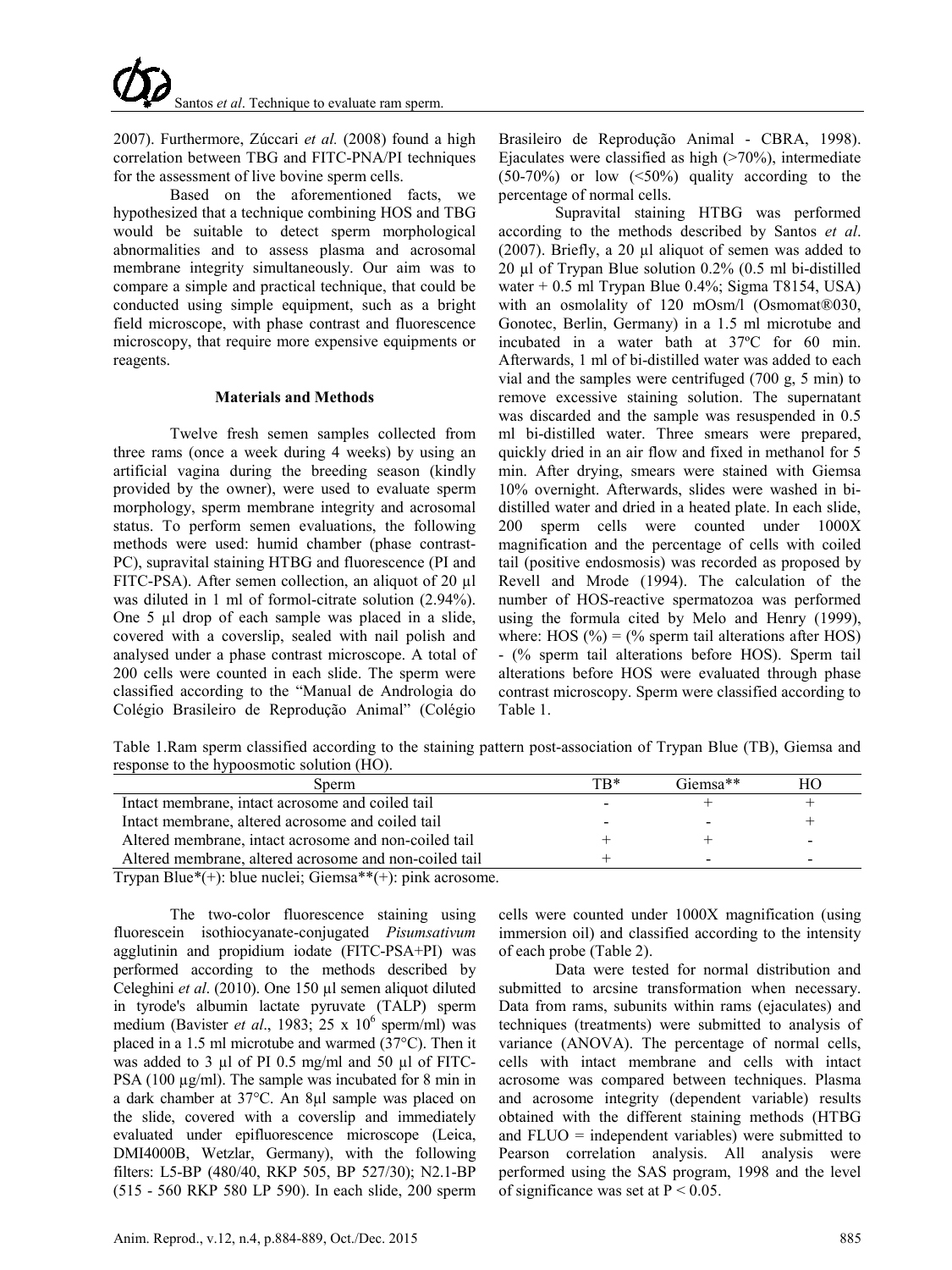| <i>Pisum Sativum Agglutinin</i> (FITC-PSA) and propidium iodate (PI). |     |              |  |  |  |
|-----------------------------------------------------------------------|-----|--------------|--|--|--|
| Sperm                                                                 | PI* | $FITC-PSA**$ |  |  |  |
| Intact plasma membrane and intact acrosome                            |     |              |  |  |  |
| Intact plasma membrane and altered acrosome                           |     |              |  |  |  |
| Altered plasma membrane and intact acrosome                           |     |              |  |  |  |
| Altered plasma membrane and altered acrosome                          |     |              |  |  |  |

Table 2. Ram sperm classified according to staining with fluorescent probes fluorescein isothiocyanate-conjugated *Pisum Sativum Agglutinin* (FITC-PSA) and propidium iodate (PI).

PI\*(+): red nuclei; FITC-PSA\*\*(+): yellow-green acrosome.

#### **Results**

Initially, the percentage of intact (normal) sperm cells was assessed using different techniques. No significant differences were observed between HTBG and FLUO (Table 3) regardless of the semen parameters (ejaculates with high, intermediate or low quality).

Regarding membrane and acrosome integrity, no significant differences were observed between FLUO and HTBG techniques (60.83 ± 12.18 *vs*. 61.50 ± 12.19 and  $59.25 \pm 12.32$  *vs.*  $59.33 \pm 11.64$ , for plasma membrane and acrosome, respectively; Fig. 1B and 1C, respectively). When evaluating sperm morphology excluding plasma membrane alterations, PC detected more morphologically normal cells ( $P < 0.03$ ) compared to the HTBG. Thus, PC was less effective in detecting sperm defects (Fig. 1A).

Figure 1D shows the sensibility of different techniques to detect sperm integrity. No significant differences were observed between HTBG and FLUO but both techniques differed from PC ( $P < 0.02$ ), the PC being less effective in detecting sperm defects. Pearson correlation was applied to test the correlation between FLUO and HTBG, and the following equations were obtained:  $Y=0.95+0.97X$  and  $R = 0.97$  for percentage of sperm with intact plasma membrane (Fig.1E) and  $Y=1.53+1.02X$  and  $R = 0.96$  (Fig.1F) for percentage of sperm with intact acrosome. These correlations demonstrated that the techniques have a similar power to detect viable spermatozoa.

The pattern of ram sperm cells stained with hypoosmotic Trypan Blue Giemsa and fluorescent probes (FITC-PSA and PI) and those submitted to phase contrast (PC) are shown in Fig. 2.

#### **Discussion**

Several techniques are used to evaluate ram sperm morphology, with phase contrast being the most commonly used during breeding soundness evaluation. Other techniques such as HOS, supravital staining and fluorescent probes that aim to evaluate plasma membrane and/or acrosome have been developed. Nevertheless, the correlation between sperm parameters and *in vivo* fertility remain variable (Crespilho *et al*., 2009).

The association of HOS and the double staining HTBG used in the present study to evaluate ram sperm morphology (major and minor defects), plasma and acrosome membranes, was proven to be suitable to detect sperm alterations. HOS is currently

used to assess sperm from several domestic species, by detection of the plasma membrane activity. In the present study, it was observed that HOS-reactive sperm did not show Trypan Blue stained nuclei, demonstrating intact plasma membrane. However, HOS-negative sperm had Trypan Blue stained nuclei. These results are in accordance with previous studies where it was demonstrated that the higher the number of cells that maintain plasma membrane integrity the higher the semen quality (Jeyendran *et al*., 1984; Nie and Wenzel 2001; Oberst *et al*., 2003).

Membrane integrity is crucial to sperm fertility. In the present study, the percentage of cells with intact plasmatic and acrosomal membranes detected using FLUO and HTBG techniques did not differ. Celeghini *et al*. (2010) observed 86.79 ± 4.92 and 93.33 ± 2.89 sperm with intact plasma and acrosome membrane, respectively, in fresh ram semen. The discrepancy between previous reports and this studycan be explained by the fact that in the present study ejaculates from different standards were evaluated (Table 3).

The efficiency of FLUO and HTBG were used to evaluate plasma and acrosome membrane integrity in sperm from ejaculates of different standards. To reveal the correlation between FLUO and HTBG techniques, Pearson correlation was applied and the following equations were obtained: Y=0.95+0.97X (R=0.97) for plasma membrane and  $Y=-1.53+1.02X$  (R=0.96) for acrosome (Fig.1E and 1F), revealing technical similarities for detection of ram sperm lesions. This correlation is in agreement with previous results from Zúccari *et al*. (2008), which observed a high intensity correlation  $(R = 0.69; p < 0.05)$  between TBG and FITC-PNA/PI when evaluating bovine live sperm.

HTBG was proven to be efficient to evaluate sperm morphology, plasma and acrosome membrane integrity in fresh ram sperm. The afore described results corroborate with those from Silva *et al*. (2003), who, using TBG, obtained a positive correlation between acrosome membrane integrity from bovine sperm cells obtained from ejaculate or epididymis. Santos *et al*. (2007), using TBG to evaluate dog sperm viability, demonstrated that the technique is proficient when compared to the thermo-resistance test and fertility rates after insemination of bitches in natural estrus.

In the present study it was observed that HTBG could be used to assess other sperm alterations (major and minor defects) being superior to phase contrast. Furthermore, HTBG allows for the evaluation of plasma and acrosome membrane from ram sperm, being as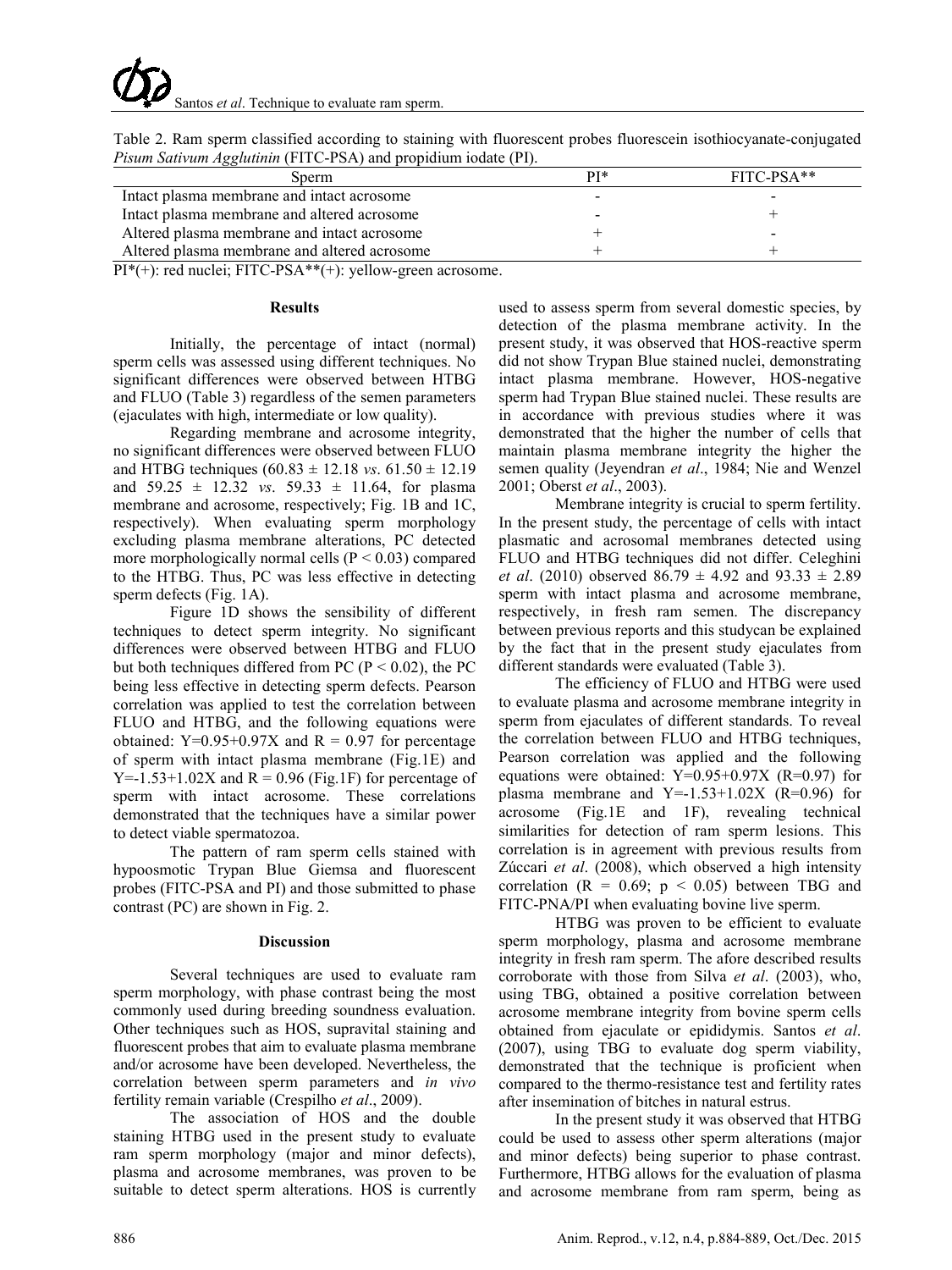

efficient as FLUO (Fig. 1D) with the following advantages: it is inexpensive, easy to perform, and does not depend on costly equipment, as the slides are evaluated under a simple microscope. If stored properly, the slides can be kept for long periods of time. In addition, all required reagents are easily accessible and can be kept at room temperature, allowing for use under both laboratory and field conditions. By contrast, the FLUO technique depends on a fluorescence microscope and the components (fluorophores) should be stored at 5°C or frozen and slide evaluation must be performed immediately after confection.

In conclusion, the results of this study support the association of the hypoosmotic swelling test and the double staining Trypan Blue Giemsa techniques since they can effectively evaluate ram sperm morphology and membrane and acrosome integrity simultaneously. The presented protocol can be used proficiently and comparably to more sophisticated, expensive and timeconsuming techniques, such as fluorescent probes.

Table 3. Intact sperm (mean  $\pm$  standard deviation) in fresh semen from three rams with different semen standards evaluated by phase contrast (PC), Hypoosmotic Trypan Blue Giemsa staining (HTBG) and Fluorescent probes (FLUO).

| Technique   | Ejaculates | Semen standard (mean $\pm$ standard deviation) |                              |                        |  |
|-------------|------------|------------------------------------------------|------------------------------|------------------------|--|
|             |            | High                                           | Intermediate                 | LOW                    |  |
| PС          |            | $(90.0 \pm 1.9)^{a,A}$                         | $(85.0 \pm 1.9)^{b,A}$       | $(76.2 \pm 1.9)^{c,A}$ |  |
| <b>HTBG</b> |            | $(75.0 \pm 2.9)^{a,B}$                         | $(60.2 \pm 2.9)^{b,B}$       | $(49.2 \pm 2.9)^{c,B}$ |  |
| FLUO        |            | $(72.0 \pm 3.2)^{a,B}$                         | $(59.2 \pm 3.2)^{b,B}$<br>-- | $(46.5 \pm 3.2)^{c,B}$ |  |

Different superscripts in the same row  $(0, b, c)$  and column  $(0, b)$  represent significant differences by Tukey's test  $(P < 0.05)$ . Ejaculates were classified as high (>70%), intermediate (50-70%) or low (<50%) quality according to the percentage of normal cells.



Figure 1. Viable sperm using the following techniques: phase contrast (PC), Hypoosmotic Trypan Blue Giemsa (HTBG) and Fluorescence (FLUO). Figures E and F show correlations between fluorescent techniques (FLUO PI, FLUO FITC-PSA) and Hypoosmotic Trypan Blue Giemsa (HTBG). E = spermatozoa with intact plasma membrane;  $F =$  sperm with intact acrosome.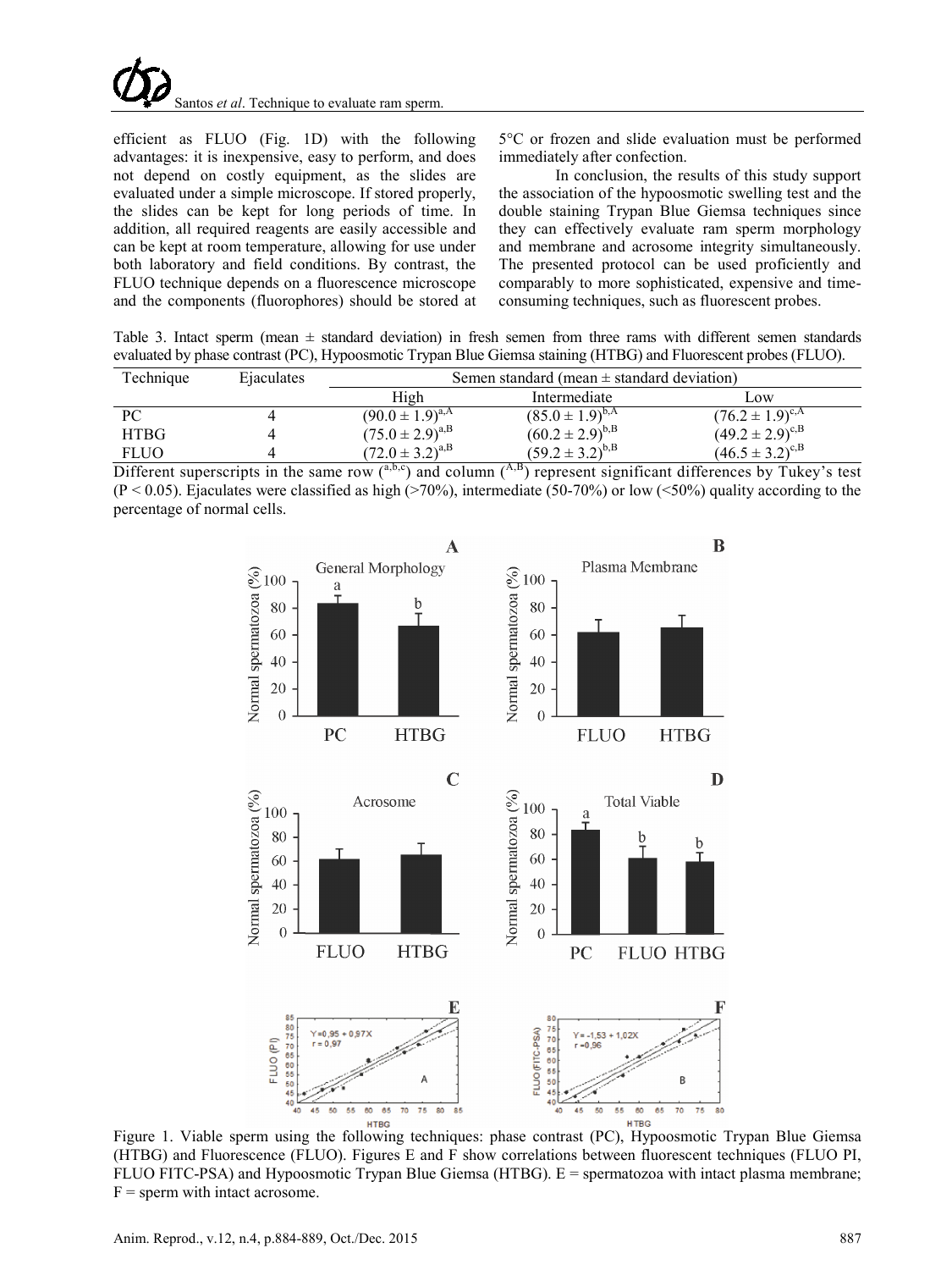



Figure 2. Ram sperm cells analysed using microscopy **A**: Phase contrast (1000X) 1 altered acrosome, 2 coiled tail, 3 altered middle piece and 4 strongly bent tail**. B**: Hypoosmotic Trypan Blue Giemsa under light microscopy (1000X) 1 intact plasma membrane (PM) and acrosome (AC) HOS-responsive, 2,4 altered PM, intact AC and tail HOSnegative, 3 Intact PM, altered AC and HOS-responsive, 5,6 Altered PM and AC and HOS-negative, 7 Altered PM and AC absence, 8 Altered PM and AC and HOS-negative. **C**: Fluorescent probes red PI and green FITC-PSA (1000X) 1 Intact PM and AC, 2 Altered PM and intact AC, 3 Altered PM and AC, 4 Intact PM and altered AC.